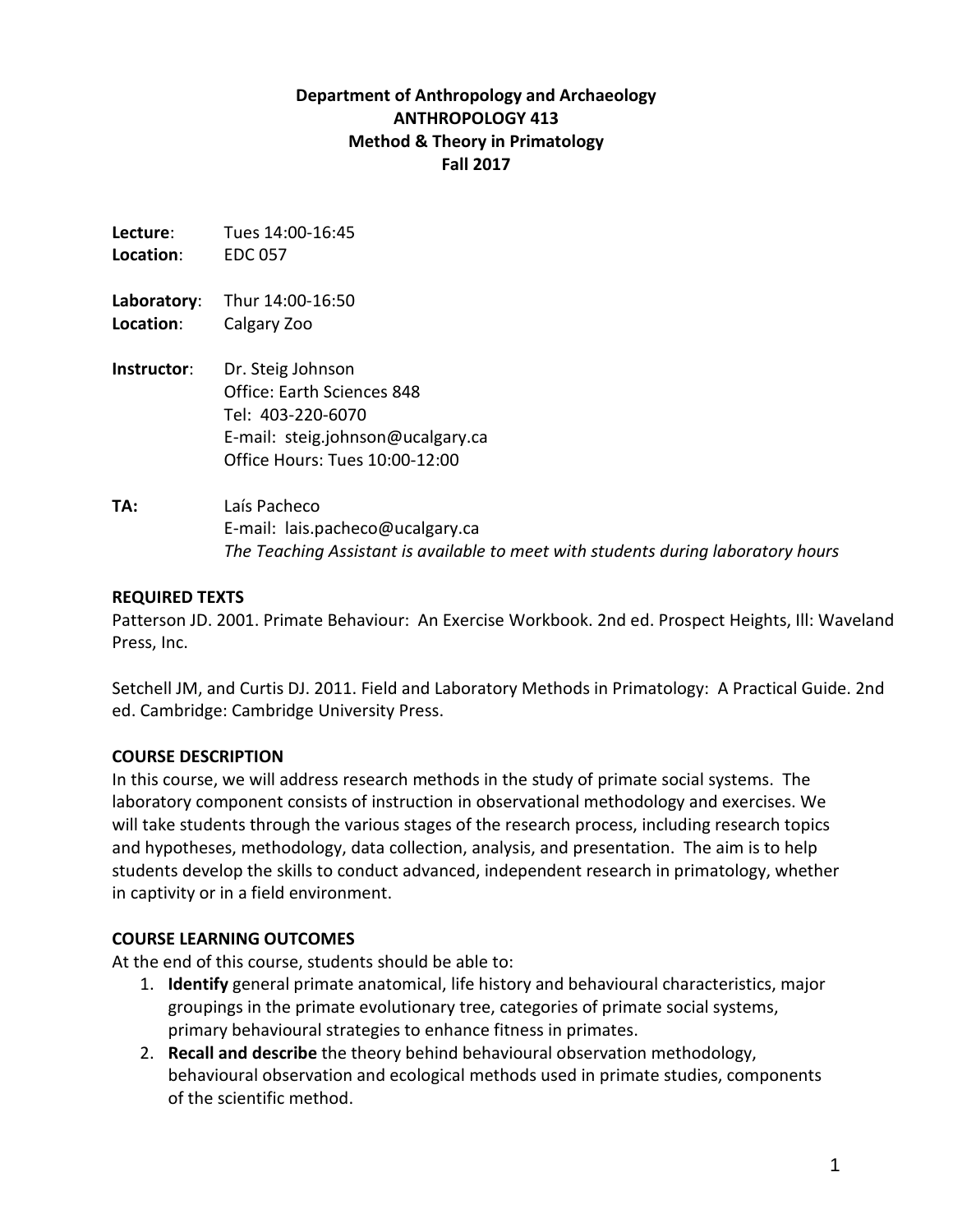- 3. **Carry out** behavioural observation techniques to collect original data on captive primates.
- 4. **Implement** basic descriptive statistical analyses using observational data.
- 5. **Test** hypotheses using observational data.
- 6. **Apply** standard practices in scientific writing in a report.
- 7. **Produce** a scientific report based on behavioural observation data.

### **COURSE REQUIREMENTS**

Prior completion of ANTH 311 is required for this course. Students are expected to attend lectures and to participate in all assigned exercises. Some of the work for this course will be conducted at the Calgary Zoo, and attendance for scheduled labs is mandatory. Accommodation will be made for the transportation time of students with courses held on campus immediately prior to lab hours. Students are responsible for materials covered in the textbooks and videos. Classroom materials missed due to absenteeism are the sole responsibility of the student.

### **IMPORTANT DATES**

| September 12   | First day of lecture |
|----------------|----------------------|
| November 10-13 | Mid-term break       |
| December 7     | Last day of class    |

#### **COURSE ASSIGNMENTS**

| <b>Assignment</b> | <b>Due Date</b> | % Total Grade |  |
|-------------------|-----------------|---------------|--|
| Lab Assignment #1 | October 10      | 10%           |  |
| Test #1           | October 17      | 25%           |  |
| Lab Assignment #2 | November 9      | 20%           |  |
| Test #2           | November 21     | 25%           |  |
| Lab Assignment #3 | December 7      | 20%           |  |

There is no Registrar scheduled final exam for this course. Tests are multiple choice and short answer format. Only basic calculators and pens/pencils may be used for tests. Make-up tests will not be given unless you have written proof of medical or other dire emergency. Exercises submitted late must have written proof of medical or other dire emergency. Without supporting documentation, late penalties may apply, or the assignment may not be accepted. You must contact the instructor (*not* the teaching assistant) via e-mail or telephone or the Anthropology Department (220-6516) **before** the missed test or assignment and explain the reason for the absence. If you foresee a missed test or assignment due to a personal scheduling conflict, you must contact the instructor at least two weeks prior to the due date. In these cases, make-ups and extensions are at the sole discretion of the instructor.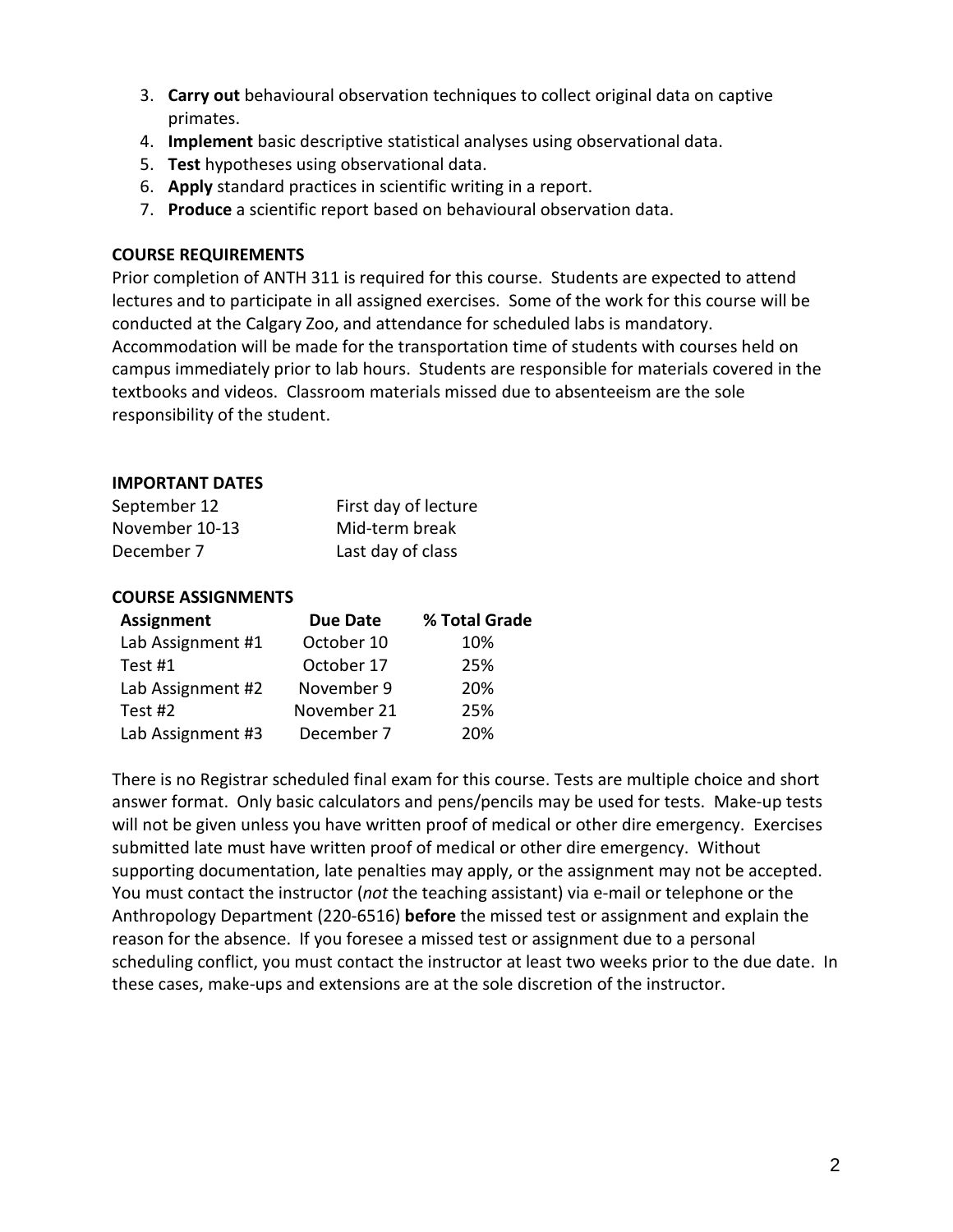#### **MARKING GUIDELINES**

| A+  | 94.9-100%  | C+   | 66.9-70.8%      |
|-----|------------|------|-----------------|
| A   | 89.9-94.8% | C    | 62.9-66.8%      |
| А-  | 84.9-89.8% | $C-$ | 58.9 - 62.8%    |
| B+  | 79.9-84.8% | D+   | 54.9-58.8%      |
| B   | 74.9–79.8% | D    | 49.9-54.8%      |
| - B | 70.9-74.8% | F    | 49.8% and below |

A passing grade on any particular component of the course is not essential for the student to pass the course as a whole.

### **LECTURE SCHEDULE**

*Subject to change, including reading assignments*

#### **Part I. Methods in Primate Ethology**

*Reading: Paterson Chapters 1-5, Setchell & Curtis Chapter 1*

- Sep 12 General Introduction to the Course
- Sep 19 **Introduction to Primatology**
- Sep 26 Behaviour Basics Observational Methods
- Oct 3 Research Design Analysis
- Oct 10 Scientific Writing
- Oct 17 *Test #1* Organizing Data in Spreadsheets

### **Part II. Methods in Field Ecology**

*Reading: Paterson Exercises 14-19, Setchell & Curtis Chapters 3, 6, 8, 10, 12, 13, 14, 20, 21*

- Oct 24 Sampling Wild Primate Populations Analysis of Ranging Behaviour
- Oct 31 Habitat Sampling Analysis of Primate Diets
- Nov 7 Exercise 9 Instruction
- Nov 14 Animal Handling & Non-Invasive Techniques Review Part II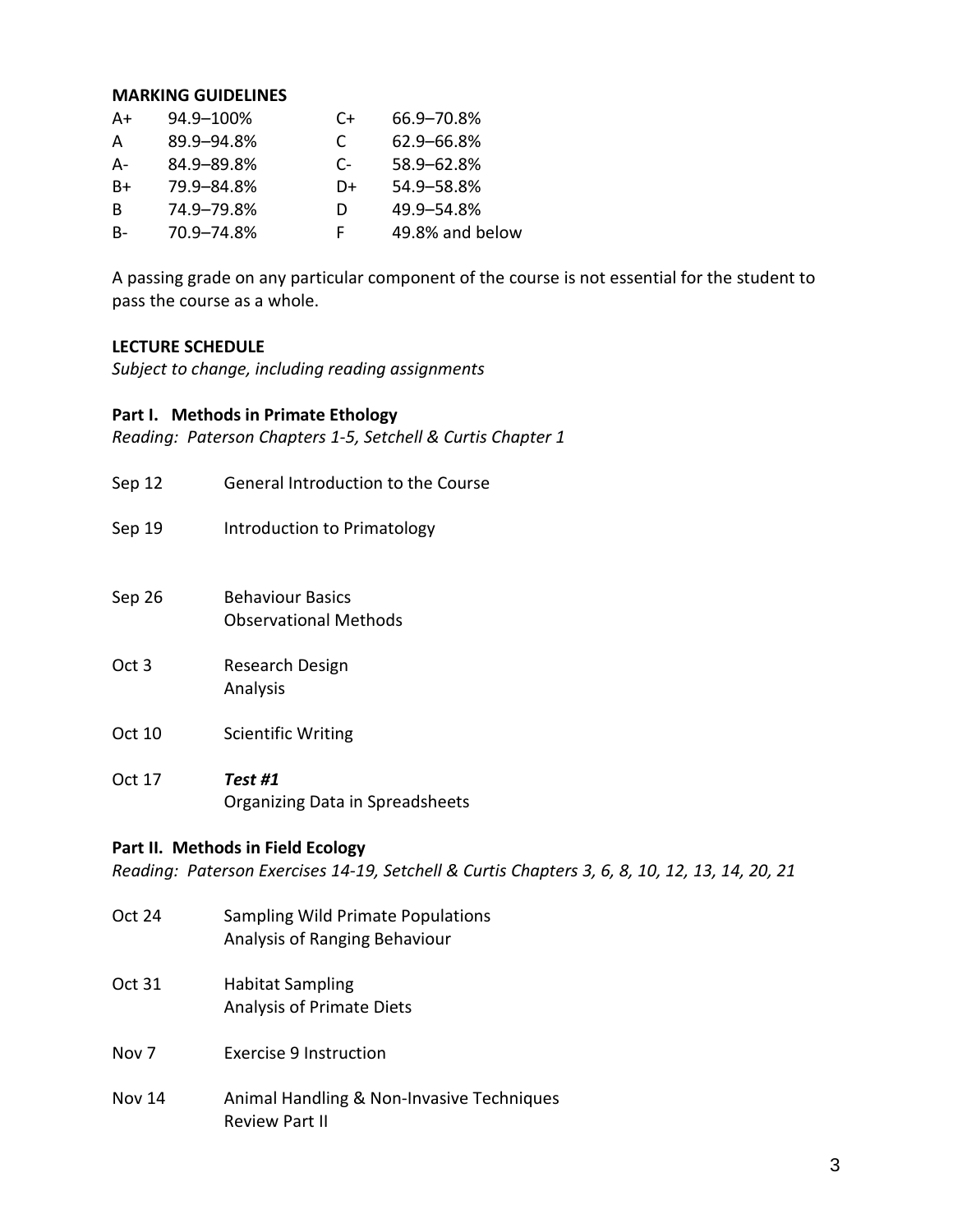### Nov 21 *Test #2*

Nov 21-Dec 5 In-class lab assistance

## **LABORATORY SCHEDULE & ASSIGNMENTS Sep 14 – No labs for the first week**

### **Sep 21-Nov 30** – Regular Laboratory Meetings at the Calgary Zoo

We will meet weekly on Thursdays at the Zoo to discuss lab assignments, provide help and feedback, etc. The instructor and/or teaching assistant will be present at these times. There will some weeks with no scheduled labs, generally the week prior to the deadline for each lab assignment (you will be informed during lab or class regarding these dates). **You must attend scheduled labs to collect data for assignments**. However, if you wish to collect data *beyond* the required minimum observation time, you are free to work independently on assignments at any other time during Zoo business hours.

**Oct 10** – **Assignment #1** due at the lab meeting at the Calgary Zoo at 2 pm This assignment is based on Exercise 4 in Paterson's workbook. Further instructions will be provided in the Sep 21 laboratory.

**Nov 9** – **Assignment #2** due at the lab meeting at the Calgary Zoo at 2 pm This assignment is based on Exercise 6 in Paterson's workbook. Further instructions will be provided in the Oct 12 laboratory.

**Dec 7** – **Assignment #3** due in the drop box outside of the Anthropology & Archaeology Office (ES 620) at 4 pm

This assignment is based on Exercise 9 in Paterson's workbook. Further instructions will be provided on Nov 7.

### **ADDITIONAL NOTES**

To conduct the research exercises at a minimum cost, students will need to purchase a Student Membership in the Calgary Zoological Society (details to be provided; last year's pass was \$30 + GST but this is subject to change). When working at the Calgary Zoo, please do not act as information providers to the public. Please refer curious fellow visitors to the Zoo staff or docents for information on the animals.

Please be respectful of Zoo visitors by allowing them access to viewing areas and walkways, refraining from loud or disruptive conversation, etc. Also please be respectful to all animals at the Zoo, including avoiding eye contact, refraining from tapping on enclosure glass or otherwise attempting to engage the animals, etc.

Students are not expected to participate as subjects or researchers in research on human subjects (only nonhuman primates!).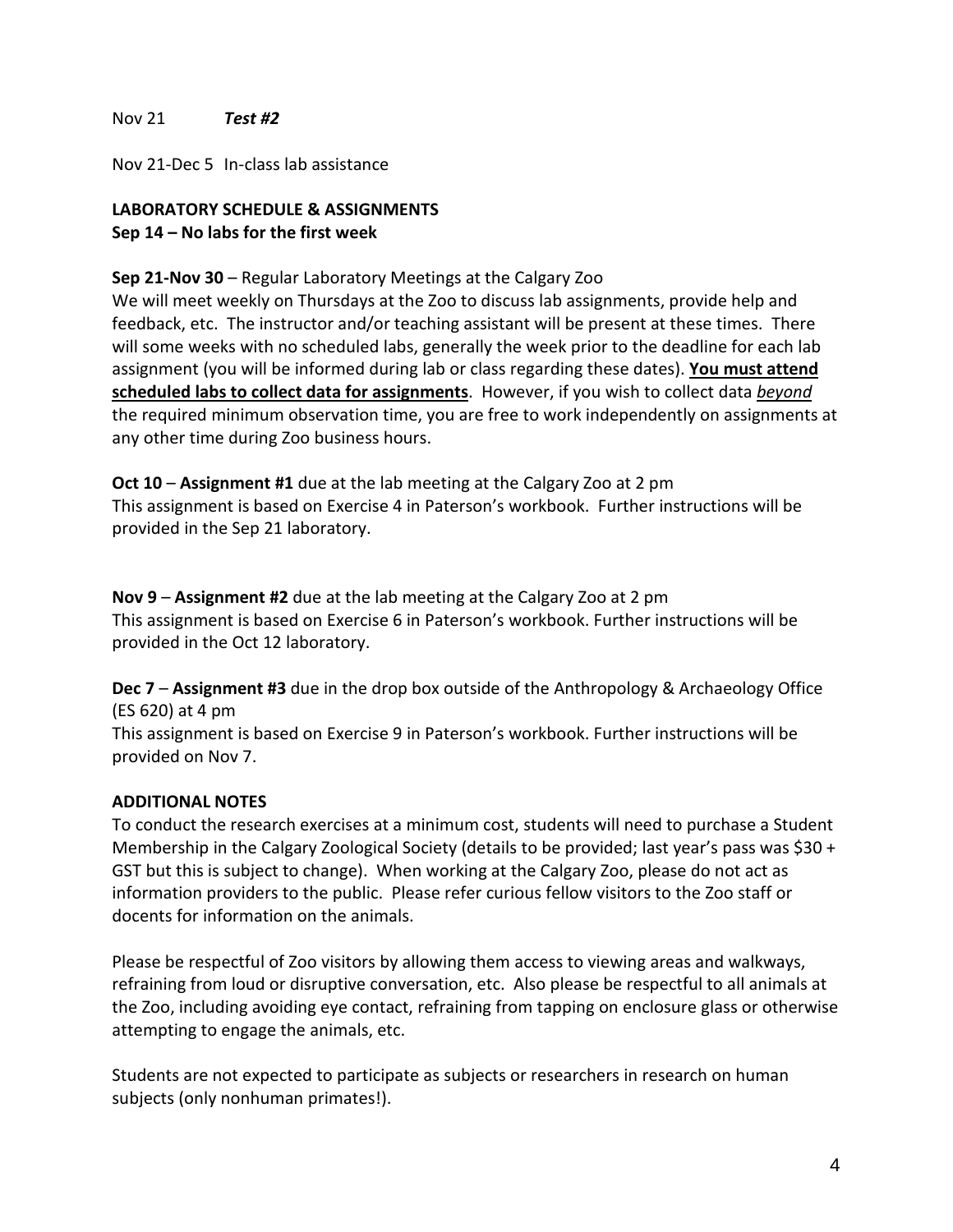Use of internet-enabled laptop computers and tablet devices are permitted in lectures but only for the purpose of note-taking and course-related Internet searches. **Mobile phones are not permitted for any purpose.**

Freedom of Information and Protection of Privacy (FOIP) Act information is available at [http://www.ucalgary.ca/legalservices/foip/.](http://www.ucalgary.ca/legalservices/foip/)

Student Union representative contact information is available at [http://www.su.ucalgary.ca.](http://www.su.ucalgary.ca/) Information regarding the Student Ombudsperson is available at [http://www.su.ucalgary.ca/page/quality-education/academic-services/student-rights.](http://www.su.ucalgary.ca/page/quality-education/academic-services/student-rights)

# **ACADEMIC ACCOMMODATIONS**

## <http://www.ucalgary.ca/access/accommodations/policy>

Students needing an Accommodation because of a Disability or medical condition should communicate this need to Student Accessibility Services in accordance with the Procedure for Accommodations for Students with Disabilities

Students needing an Accommodation based on a Protected Ground other than Disability, should communicate this need, preferably in writing, to the instructor of this course.

## **ACADEMIC INTEGRITY**

Academic integrity is essential to the pursuit of learning and scholarship in a university, and to ensuring that a degree from the University of Calgary is a strong signal of each student's individual academic achievements. As a result, the University treats cases of cheating and plagiarism very seriously. Non-academic integrity also constitutes an important component of this program.

For detailed information on what constitutes academic and non-academic misconduct, please refer to the following link:<http://www.ucalgary.ca/pubs/calendar/current/k-2-1.html>

All suspected cases of academic and non-academic misconduct will be investigated following procedures outlined in the University Calendar. If you have questions or concerns about what constitutes appropriate academic behavior or appropriate research and citation methods, you are expected to seek out additional information on academic integrity from your instructor or from other institutional resources.

Where there is a criminal act involved in plagiarism, cheating or other academic misconduct, e.g., theft (taking another student's paper from their possession, or from the possession of a faculty member without permission), breaking and entering (forcibly entering an office to gain access to papers, grades or records), forgery, personation and conspiracy (impersonating another student by agreement and writing their paper) and other such offences under the Criminal Code of Canada, the University may take legal advice on the appropriate response and, where appropriate, refer the matter to the police, in addition to or in substitution for any action taken under these regulations by the University

## **TEACHING EVALUATIONS / USRIS (Universal Student Ratings of Instruction)**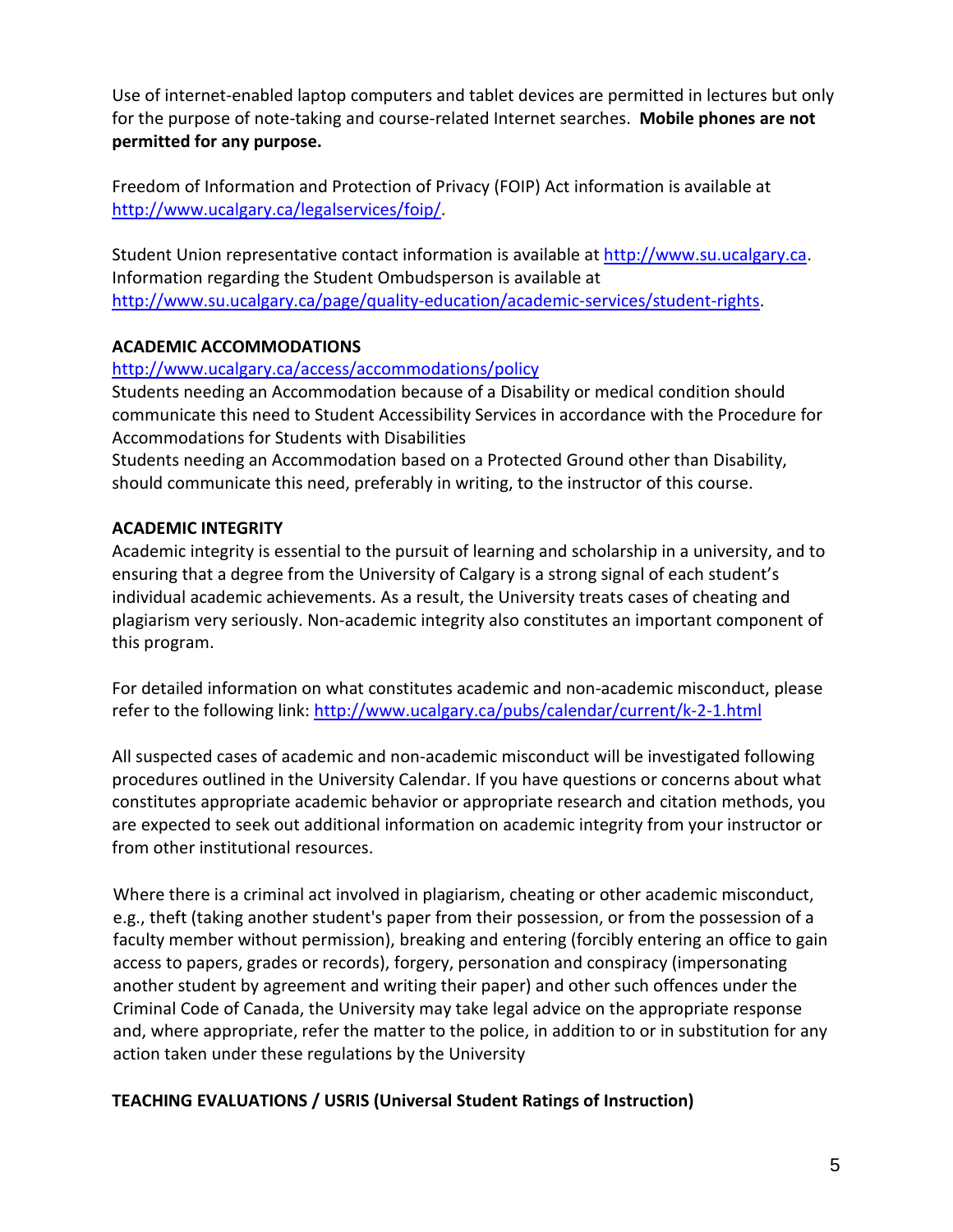At the University of Calgary, feedback provided by students through the Universal Student Ratings of Instruction (USRI) survey provides valuable information to help with evaluating instruction, enhancing learning and teaching, and selecting courses. **Your responses make a difference, please participate!** Website: http://www.ucalgary.ca/usri/

# **Writing Across the Curriculum**

Writing skills are not exclusive to English courses and, in fact, should cross all disciplines. The University supports the belief that throughout their University careers, students should be taught how to write well so that when they graduate their writing abilities will be far above the minimal standards required at entrance. Consistent with this belief, students are expected to do a substantial amount of writing in their University courses and, where appropriate, members of faculty can and should use writing and the grading thereof as a factor in the evaluation of student work. The services provided by the Writing Support, part of the Student Success Centre, can be utilized by all undergraduate and graduate students who feel they require further assistance

**Emergency Evacuation Assembly Points**: In the event of an emergency that requires evacuation, please refer to the following link to become familiar with the assembly points for the class:<http://www.ucalgary.ca/emergencyplan/assemblypoints>

## **Freedom of Information and Protection of Privacy Act: Freedom of Information and Protection of Privacy Act**

The University of Calgary is committed to protecting the privacy of individuals who work and study at the University or who otherwise interact with the University in accordance with the standards set out in the Freedom of Information and Protection of Privacy Act. Please refer to the following link for detailed information:<http://www.ucalgary.ca/legalservices/foip> The Department of Anthropology and Archaeology's FOIP (Freedom of Information and Privacy) policy requires all reports/examinations to be returned to students during class time or the instructor's office hours. Any term work not picked up will be placed in the Anthropology and Archaeology Office (ES620) for distribution. Any student not wishing to have their work placed in the office must make alternative arrangements with the course instructor early in the term.

**Safewalk Information:** Campus Security, in partnership with the Students' Union, provides the Safewalk service, 24 hours a day to any location on Campus including the LRT, parking lots, bus zones and University residences. Contact Campus Security at (403) 220-5333 or use a help phone, and Safewalkers or a Campus Security Officer will accompany you to your campus destination.

# **Faculty of Arts Program Advising and Student Information Resources:** Have a question, but not sure where to start? Arts Students' Centre

The Faculty of Arts Students' Centre is the overall headquarters for undergraduate programs in the Faculty of Arts. The key objective of this office is to connect students with whatever academic assistance that they require.

In addition to housing the Associate Dean, Undergraduate Programs and Student Affairs and the Associate Dean for Teaching and Learning, the Arts Students' Centre is the specific home to:

• program advising